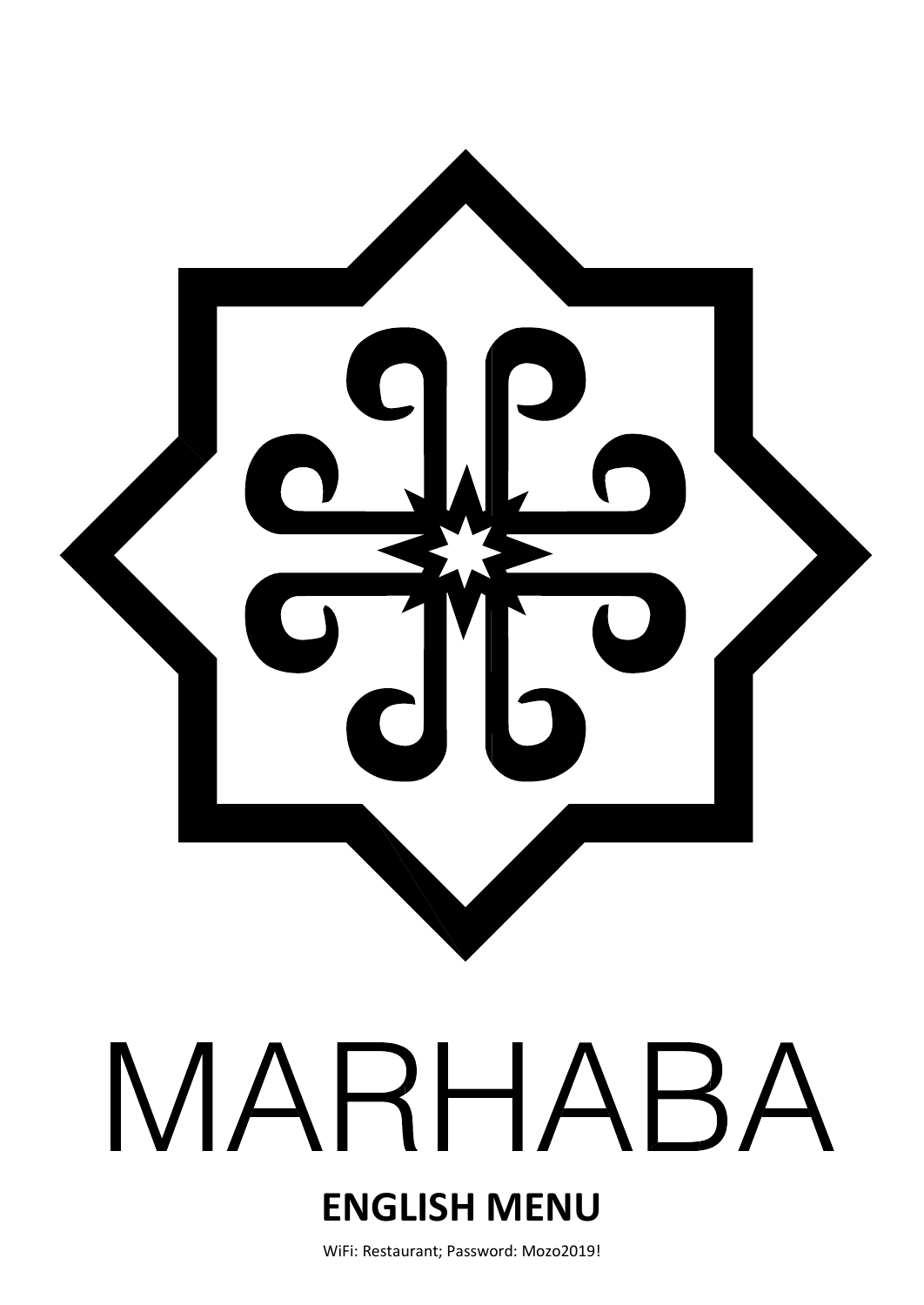## **Our Story**

*Back in 2012 we, two young dudes from Amsterdam, were inspired in California by the many cool Moroccan restaurants we visited and came up with the idea that we would someday also open a place, combining everything we loved about the land where our parents came from…The Magical Kingdom of Morocco. With our grandmothers recipes, fresh spices from mystical Moroccan souks (markets) and the Moroccan hospitality our mums taught us so well, Restaurant MOZO was born in 2013.* 

*Restaurant MOZO is our homage to Morocco! Some rules within the Moroccan kitchen are 1) always work with the freshest spices 2) don't mess to much with recipes passed along for centuries and 3) you really need to take your time...calling it a slow food kitchen is an understatement. Our kitchen produces the most favorite Moroccan dishes. Couscous, tajines, bastilla and so much more amazing stuff! So relax and get acquainted with the diverse and rich flavors of the magnificent Moroccan kitchen.*

# **Mokbilaat | Starters**

| Merguez lambsausages in mild-spicy tomato sauce with garlic                             |     |
|-----------------------------------------------------------------------------------------|-----|
| Shorba Al Hut fish soup with different types of fish                                    | 8.5 |
| Shorba Al Baysar Moroccan pea soup with olive oil and cumin (VG)                        | 7.5 |
| $A$ i $O$ li homemade aioli and marinated olives served with warm stone-baked bread (V) | 7.5 |

#### **Mezzes | Tapas**

*Nothing is as festive as a table full of delicious fresh food to share together. Mezzes (the tapas of the Arab world) actually serve as an appetizer, or you can combine them into one amazing mezzes meal with eight different dishes! Of course we serve the mezzes also as separate entrees to combine with a delicious Moroccan main course.*

#### **Mezzes bared | Cold Tapas** (100% vegan)

| Zahlouk traditional Moroccan eggplant salad with various herbs served with warm stone-baked bread (VG) |           |  |  |
|--------------------------------------------------------------------------------------------------------|-----------|--|--|
| Hoummis homemade hummus (cream of chickpeas and sesame) served with warm stone-baked bread (VG)        | 7,5       |  |  |
| Barba salad of beetroot and red onions with an olive oil and Moroccan vinegar dressing (VG)            | 7,5       |  |  |
| Gartjouf artichoke hearts with black olives and pepper vinaigrette (VG)                                | 7,5       |  |  |
| Combination of 4 cold mezzes min. 2 persons (VG)                                                       | 15,5 p.p. |  |  |
| Mezzes sghon   Warm Tapas (super Instagram-worthy!)                                                    |           |  |  |
| Kimroun grilled prawns marinated in olive oil with garlic cloves                                       | 9,5       |  |  |
| Felfel Kefta two sweet peppers stuffed with Moroccan spiced minced veal served with creamy sauce       | 7,5       |  |  |
| Kirhin Dzjaz grilled chickenwings with honey and sesame                                                | 7,5       |  |  |
| Ghodra Mechuia variation of vegetables form the Moroccan kitchen from the griddle (V/VG)               | 7,5       |  |  |
| Combination of 4 warm mezzes min. 2 persons                                                            | 17,5 p.p. |  |  |
| <b>Mezzes meal min. 2 persons</b> (this one is for all the doubters)                                   |           |  |  |
| Combination of 4 cold mezzes as a starter and 4 warm mezzes as the main course                         | 32,5 p.p. |  |  |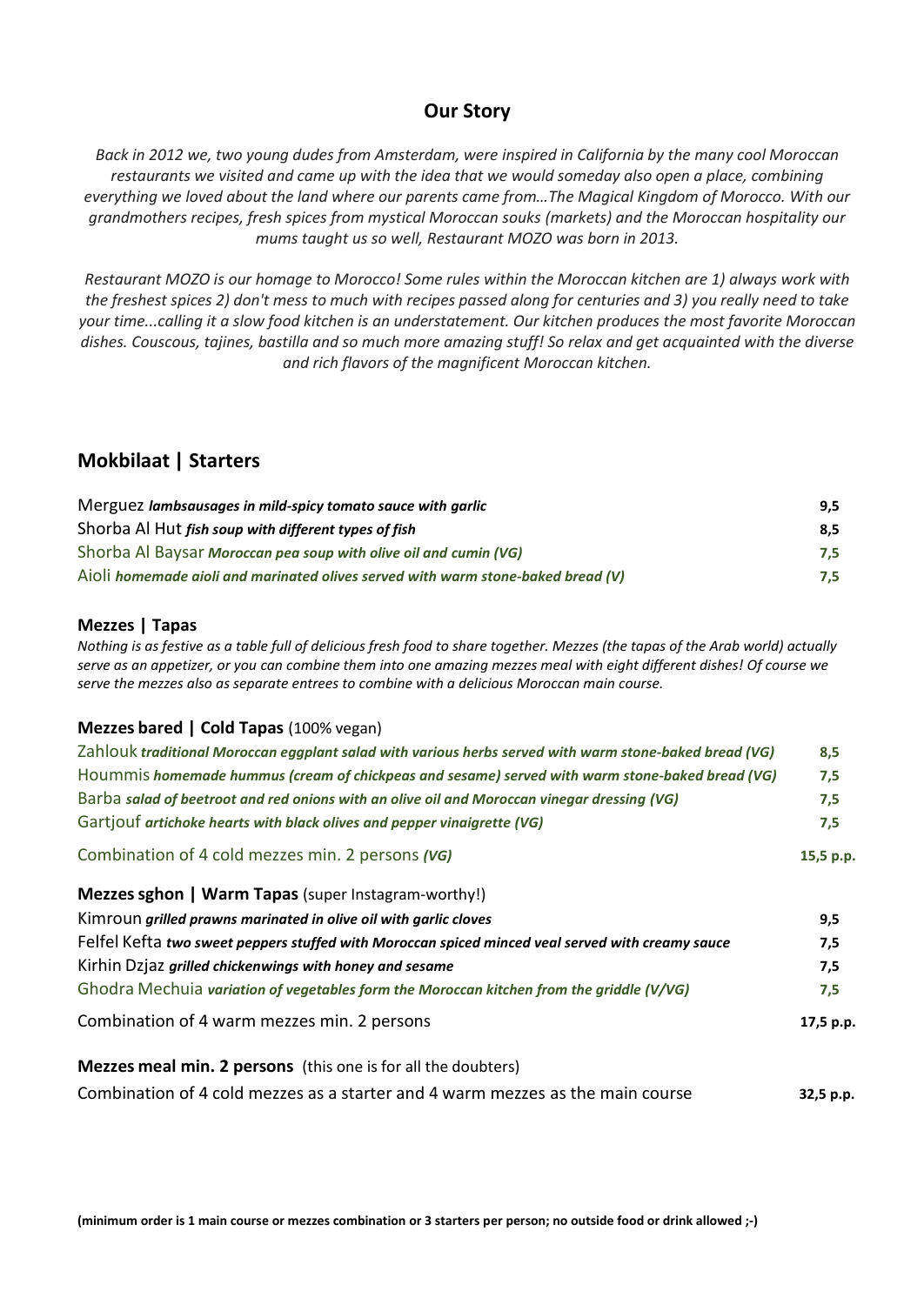# **Tabaak Raïsi | Main Courses**

# **Mechoui | Grill dishes** (Combination of gas stations and grill restaurants = Morocco ;) Four kinds of meat *grilled lamb chops, minced veal, chicken filet and merguez with seasoned fries and salad* **22,5** Al Hut *whole sea bream (dorade) from the oven marinated in Moroccan spices with saffron rice and salad* **22,5** Dzjaz Bel Hoummis *grilled chicken fillet served with a variation of vegetables and homemade hummus* **21,5**

# **Kesksou | Couscous** (Moroccans be like: first date…..ok, but can you cook couscous?!)

*Couscous is indispensable in Morocco! As a side dish or as a main with many culinary faces. At Restaurant MOZO we prepare couscous in the traditional way in a special steamer without cover, Al Keskes. In this way the couscous can be gradually groomed into delicious soft Moroccan couscous using only water and Smen (Moroccan clarified butter).* 

| Kesksou MOZO couscous with 4 kinds of grilled meat (lamb chops, minced veal, chicken fillet and merguez) | 22,5 |
|----------------------------------------------------------------------------------------------------------|------|
| Kesksou Dizaz couscous with chicken and traditional tfaya (chickpeas, raisins, cinnamon and onion)       | 21,5 |

# **Bastilla | Moroccan puff pie** (Lady Bastilla….our most photographed dish)

*The Bastilla is a special dish originated in the Moorish Al Andalus and then taken to Morocco. For a long time Bastilla was a mysterious dish only served in ancient medinas but nowadays Bastilla is one of the most iconic dishes from Morocco. The Bastilla is on the outside surrounded by a thin layer of dough, Al Warqa. The filling consists of chicken with onion, almonds and cinnamon. It is served to guests at festive occasions. A visit to Restaurant MOZO is definitely a festive occasion!* 

Bastilla Dzjaz *puff pie filled with chicken, onions and almonds served with ground sugar and cinnamon* **22,5**

*• Bastilla has a cooking time of approximately 30 minutes!*

# **Tagine | Moroccan stew** (WARNING: total taste-bud explosions with illegal fireworks)

*A tagine is a Moroccan pyramid-shaped earthenware casserole where for centuries the most delicious and fragrant dishes are prepared. Typical Moroccan is the surprising and delicious combination of savory and sweet by combining meat, chicken or fish with honey and Mediterranean fruits. In addition, the Moroccan herbs and spices are indispensable for the intense flavor. In short, a tagine is always a surprise and gives a guaranteed wow-effect at the table when the pyramids go off!* 

| Tagine Tahlia five hour stew of veal in Tahlia spices from Morocco with dates, honey, sesame and almonds  | 22,5 |
|-----------------------------------------------------------------------------------------------------------|------|
| Tagine Lham traditional Moroccan stewed veal with prunes, almonds and sesame                              | 22,5 |
| Tagine Batata Hloua traditional Moroccan stewed veal with sweet potatoes, prunes and sesame               | 22,5 |
| Tagine Al Hut stewed cod fillet with prawns, clams and several kinds of vegetables in Ras-Al-Hanout sauce | 22,5 |
| Tagine Dzjaz traditional Moroccan stewed chicken with red onion, olives and pickled lemon                 | 21,5 |
| Tagine Hlou stewed chicken with dates, almonds and traditional tfaya (chickpeas, raisins and cinnamon)    | 21,5 |
| Tagine Al Andaluz Andalusian dish of stewed chicken with caramelized tomato, almonds and sesame           | 21,5 |
| Tagine Kefta stewed big Ras-Al-Hanout meatballs and an egg in mild-spicy tomato sauce                     | 21,5 |
| Tagine Kimroun traditional stew of prawns in mild-spicy tomato sauce with cilantro                        | 21,5 |
| Tagine Godra vegetable stew with pumpkin, bell peppers, zucchini and olives in turmeric sauce (VG)        | 19,5 |

*•All tagine dishes are served with warm stone oven bread. Extra basket? € 1,00*

# **Tagine is even better with:**

| Moroccan couscous or saffron rice or seasoned fries or sweet potato fries or mixed salad |  |
|------------------------------------------------------------------------------------------|--|
|------------------------------------------------------------------------------------------|--|

# **Only on Friday and Saturday:**

| Tagine Taglidi traditional Moroccan stew of veal with prunes and various kinds of vegetables | 22,5 |
|----------------------------------------------------------------------------------------------|------|
| Kesksou Beldi couscous with chicken, various kinds of vegetables and traditional tfaya       | 22,5 |

**(minimum order is 1 main course or mezzes combination or 3 starters per person; no outside food or drink allowed ;-)**